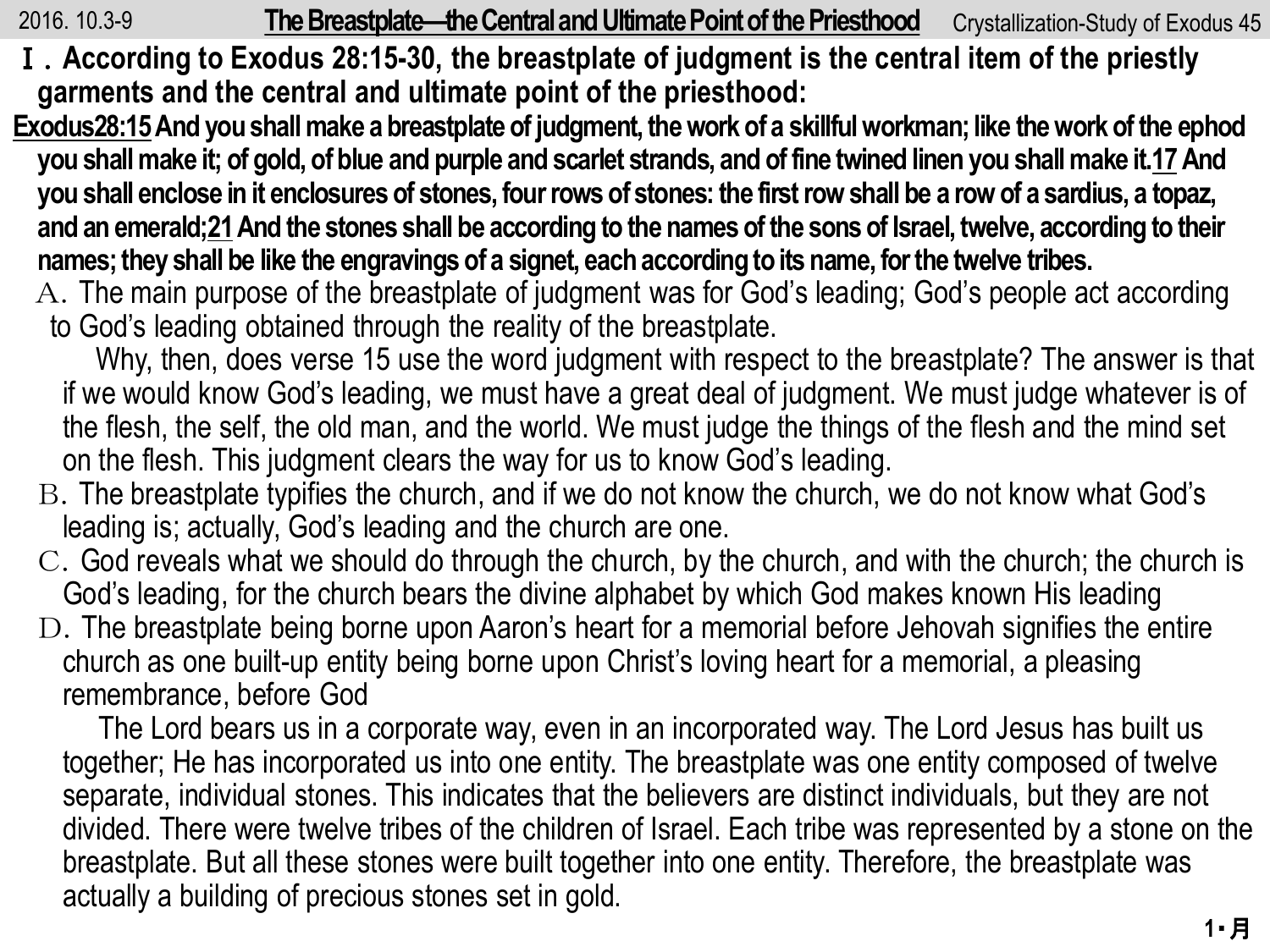- Ⅱ.**The twelve precious stones on the breastplate, on which the names of the twelve tribes of Israel were engraved, signify all the redeemed and transformed people of God built together to become one entity**
- **Exodus**28:17 **And you shall enclose in it enclosures of stones, four rows of stones: the first row shall be a row of a sardius, a topaz, and an emerald;**20 And the fourth row, a chrysolite, and an onyx, and a jasper; they shall be set in gold in their enclosures.
- $\overline{A}$ . The twelve precious stones set in gold symbolize the saints as transformed precious stones built together in the divine nature of Christ to become one entity, the church as Christ's Body
- **1 Corinthians3:10 According to the grace of God given to me, as a wise master builder I have laid a foundation, and another builds upon it. But let each man take heed how he builds upon it.11 For another foundation no one is able to lay besides that which is laid, which is Jesus Christ.12 But if anyone builds upon the foundation gold, silver, precious stones, wood, grass, stubble,**
- B.As components of the church, the believers, who were created from dust , must be transformed in their human nature by and with the divine nature through the working of the Spirit to become precious stones for God's eternal building ; the Christian life is a life of transformation—daily God is seeking to transform us **2 Corinthians 3:18 But we all with unveiled face, beholding and reflecting like a mirror the glory of the Lord, are being transformed into the same image from glory to glory, even as from the Lord Spirit**
- C.The number twelve, composed of four (the creatures) times three (the Triune God in resurrection), signifies the mingling of the Triune God with His creature, man, for the complete and perfect carrying out of God's administration eternally
- $D$ . That the stones were arranged in four rows with three stones in each row indicates that the believers are not only transformed but also mingled with the Triune God.
- E.The setting of the stones in gold signifies that the transformed and mingled believers are built in the divine nature of Christ into one entity
- held in the span of His loving care , is such a mingling of the Triune God with redeemed huma**nity**. F. In God's eternal plan and according to His eternal view, the church, borne on Christ's heart and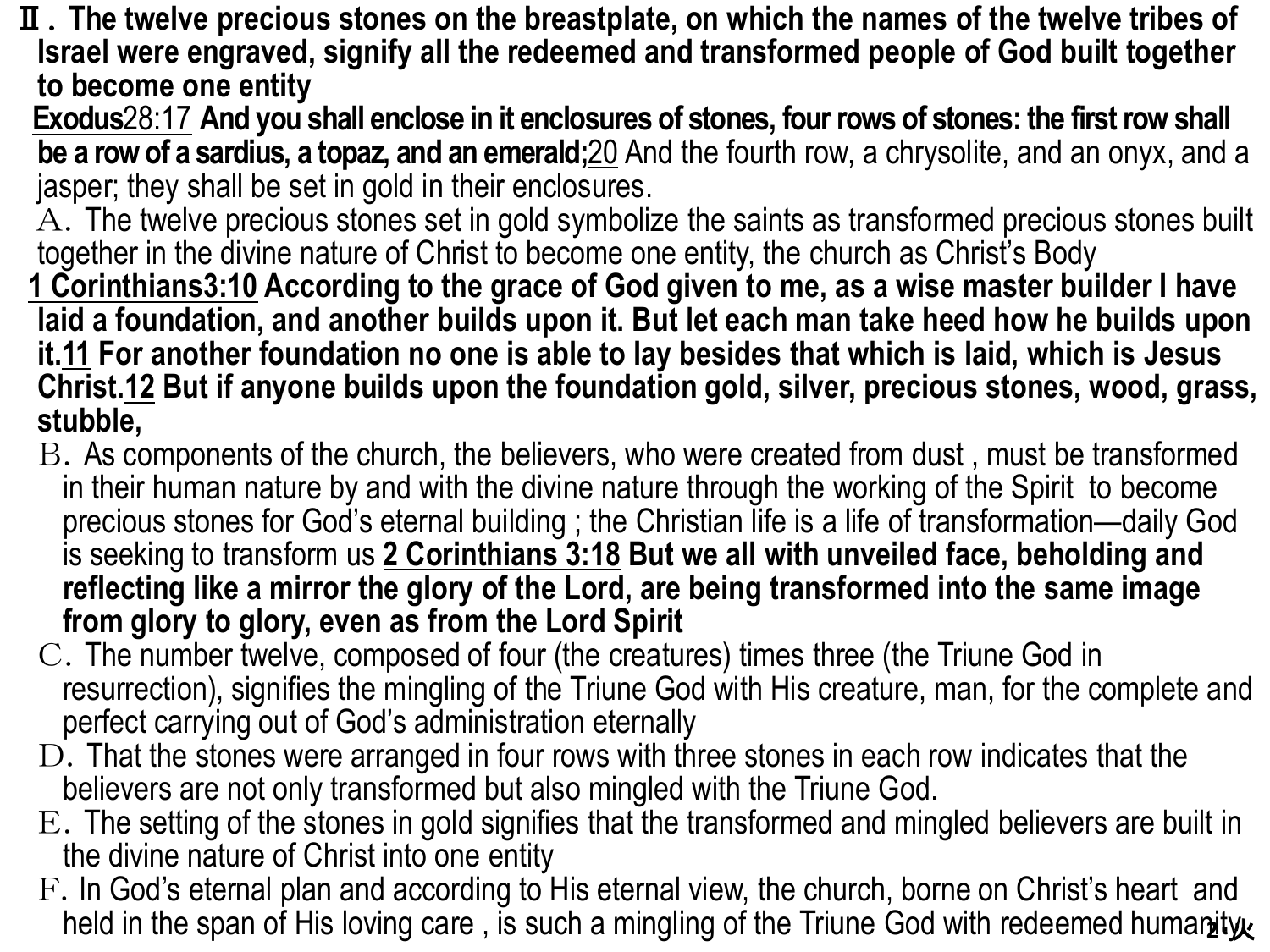- Ⅲ.**The engraving of the names of the twelve tribes on the precious stones corresponds to the inscribing of Christ into the believers' hearts, making them living letters of Christ, with Christ as the content**
	- A.Christ is inscribed into the believers through their experience of Him and by the inscribing of the New Testament ministry
- **2 Corinthians 3:2 You are our letter, inscribed in our hearts, known and read by all men,3 Since you are being manifested that you are a letter of Christ ministered by us, inscribed not with ink but with the Spirit of the living God; not in tablets of stone but in tablets of hearts of flesh.4 And such confidence we have through Christ toward God,5 Not that we are sufficient of ourselves to account anything as from ourselves; but our sufficiency is from God,6 Who has also made us sufficient as ministers of a new covenant, ministers not of the letter but of the Spirit; for the letter kills, but the Spirit gives life.**
- **Revelation22:13 I am the Alpha and the Omega, the First and the Last, the Beginning and the End**
	- B.The letters engraved on the twelve stones typify Christ as the letters in the heavenly alphabet C.If we are not transformed and transparent and if we have not been inscribed with the Spirit of the living God along with Christ as the content but are merely opaque stones without any letters inscribed into us, it will be impossible for God to speak through us.
	- **Exodus28:30 And you shall put in the breastplate of judgment the Urim and the Thummim; and they shall be on Aaron's heart when he goes in before Jehovah, and Aaron shall bear the judgment of the children of Israel on his heart before Jehovah continually.**

If the stones placed in the breastplate had been opaque, the illuminators of the Urim may have enlightened them, but they would not have been able to shine through such opaque stones. Likewise, because so many Christians are opaque, Christ does not have a way to shine through them. We need to be transformed, and we need to be transparent, and we need to have Christ inscribed into us. Then when the light shines through us, others will be able to read the letters, the content of Christ, inscribed into us. But if we are not transformed and transparent and if we have not been inscribed with Christ, but are merely opaque stones without any letters inscribed into us, it will not be possible for God to speak through us.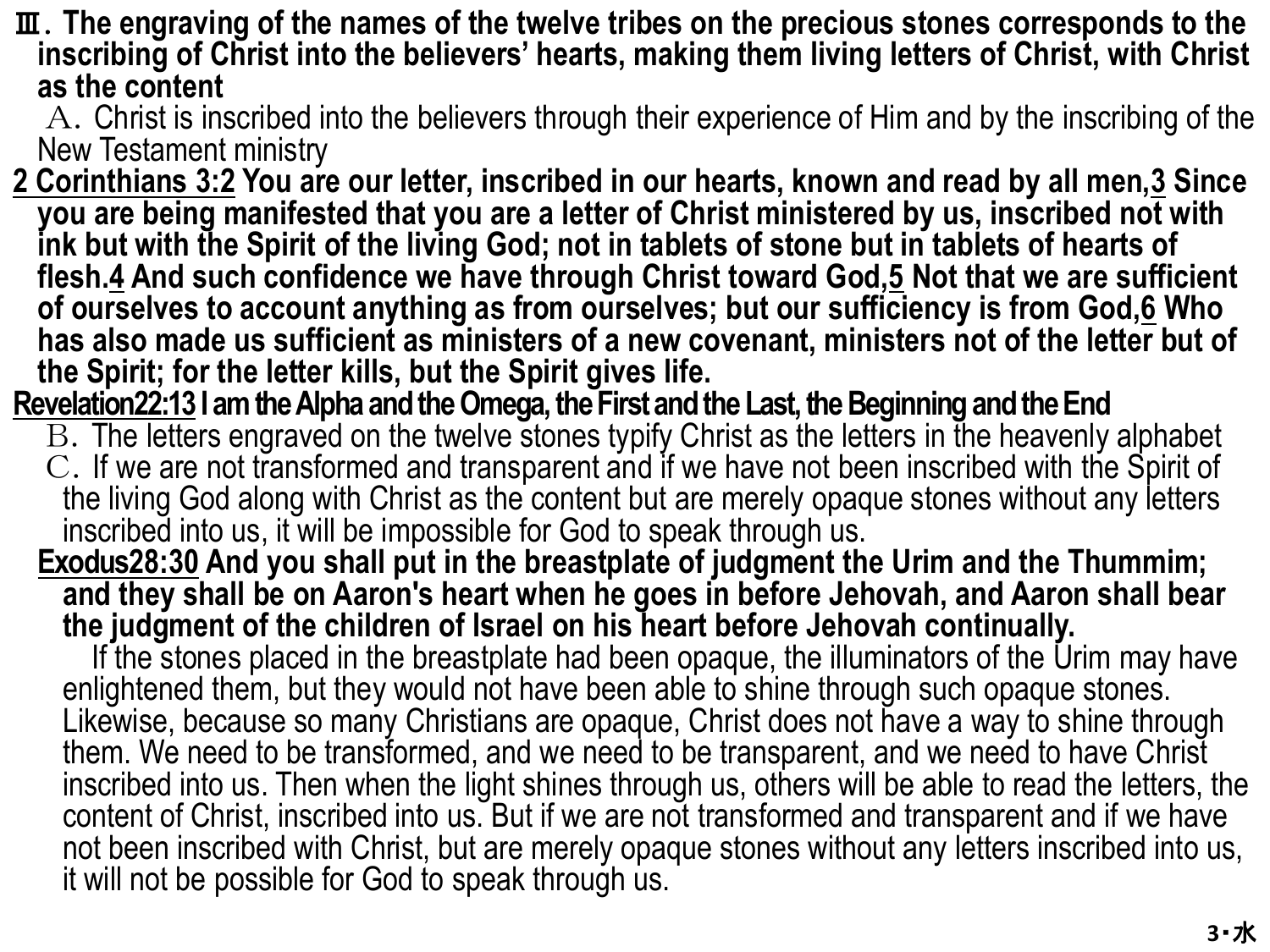- Ⅳ.**After the Urim and the Thummim were put into the breastplate, it became not only a memorial but also a breastplate of judgment**
- **Exodus28:29So Aaron shall bear the names of the sons of Israel in the breastplate of judgment on his heart when he goes into**  the sanctuary, for a memorial before Jehovah continually.30 And you shall put in the breastplate of judgment the Urim and the **Thummim; and they shall be on Aaron's heart when he goes in before Jehovah, and Aaron shall bear the judgment of the children of Israel on his heart before Jehovah continually.**
- A. Urim means "lights," "illuminators":  $1$ . The Urim was an illuminator inserted into the breastplate under the twelve stones; it had the capacity to contain oil for burning, and the fire used to burn the oil came from the altar. 2. The Urim had twelve illuminators, one to illuminate each of the twelve transparent precious stones on the breastplate so that they could shine with light .3.The Urim typifies Christ as lights, illuminators , shining through the Spirit (the oil) and the cross (the fire from the altar)
- B. Thummim means "perfecters," "completers"1. The names on the twelve stones of the breastplate contained only eighteen of the twenty-two letters of the Hebrew alphabet; the remaining four letters were put on the Thummim, making it the perfecter and completer 2. By the shining of the Urim on the individual precious stones and by the darkening of the stones, the full alphabet of twenty-two letters could be used to spell out words and sentences.3.The Thummim typifies Christ as the perfecter and completer ; thus, He is the spiritual alphabet for both inscribing and completing4. Together, the Urim and the Thummim typify Christ as God's witness, God's testimony , as the means for God to speak to His people .
- C.In Exodus 28:30 and in Deuteronomy 33:8 and 10, God's judgments, referring to God's law with its verdicts and judgments, are related to the Urim and the Thummim.
- D. The word judgment in Exodus 28:29-30 indicates that God has a regulation concerning everything among His people; the judgment leads to certain decisions, and as a result, we have God's leading.
- E.According to the Old Testament, the Urim and the Thummim added to the breastplate were a means for God to speak to His people to indicate to them His leading; thus, we may say that the breastplate of judgment is a "breastplate of leading"
- F.God's leading through the breastplate always involved a judgment; God's law includes His judgments, and these judgments become God's leading.
- G. In spiritual experience, in order to know God's leading we must judge whatever is of the flesh, the self, the old man, and the world.
- H. In Romans 8:14 the leading of the Spirit, as the reality of God's leading through the breastplate, issues from, and is the totality of, all the judgments in verses 1 through 13 of that chapter.
- 1. The fact that God's speaking as His leading was through the breastplate signifies that God makes His leading known to His people through the state of the state of the state of the state of the state of the state of the the church.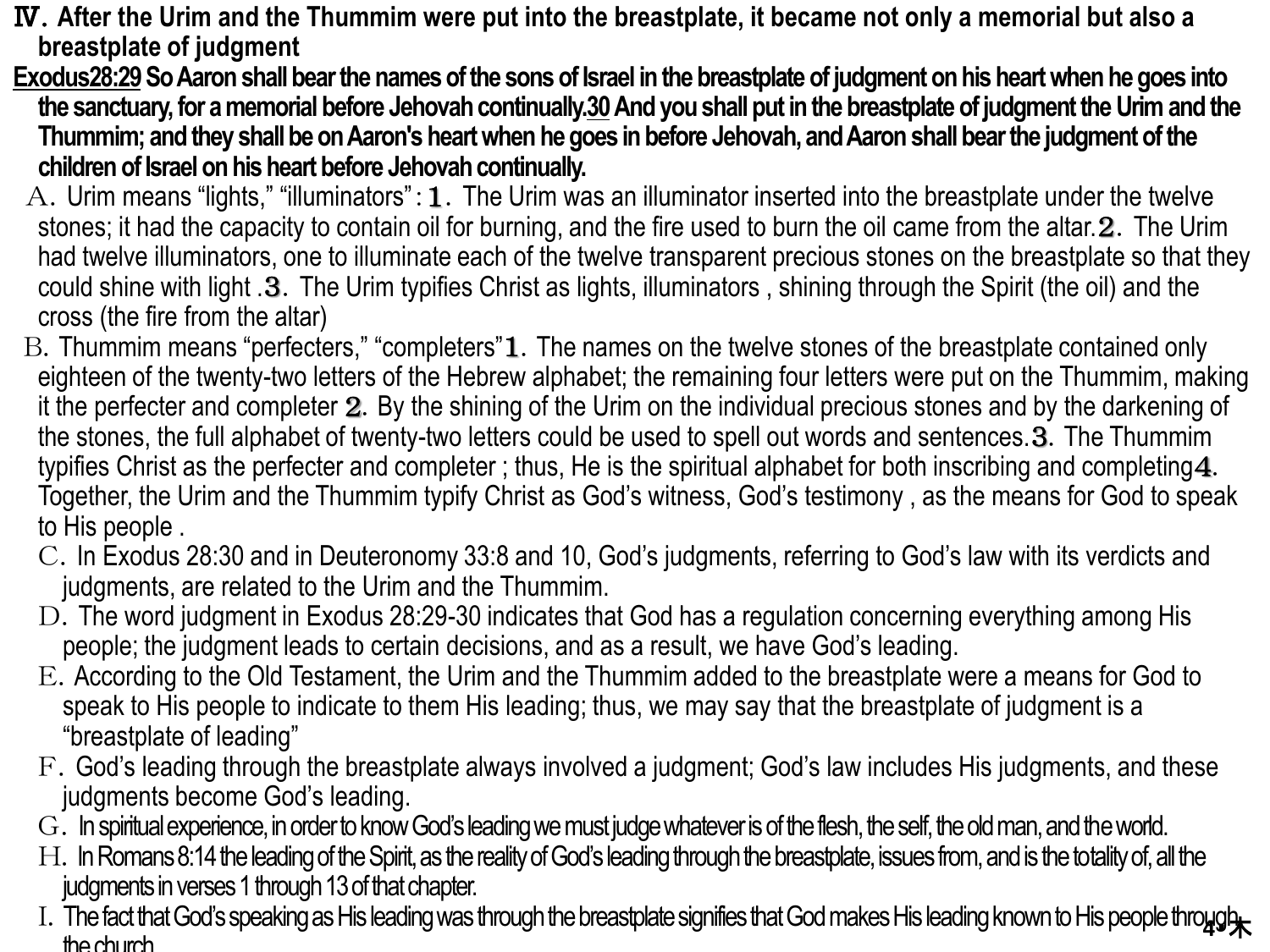- Ⅴ.**The breastplate of judgment for God's leading was like a heavenly, divine, and spiritual typewriter, and His way of speaking through the breastplate with the Urim and the Thummim is the opposite of what we would expect:**
- A.God speaks not through the stones that are shining but through stones that become dark; this means that God speaks through negative situations; because the Lord's speaking by the breastplate of judgment is through negative situations, that speaking is a judgment.
- B. Normally the twelve stones in the breastplate were under the shining of the Urim; suddenly a piece inscribed with a certain name would become dark; this darkening of a particular stone was God's instant speaking:
	- 1. Paul's Epistles and the seven epistles of the Lord Jesus to the seven churches in Asia were all written according to this principle; they were written according to the negative situation of the churches, not according to the positive things found in the churches.
	- 2. Paul wrote 1 Corinthians according to his reading of the negative situation at Corinth, but although his writing was based on the negative things, in this Epistle he ministered positive things—the riches of Christ—to the church
	- 3. The saints in Corinth became the letters used by Paul in the spiritual typesetting of his Epistle; in the same way, in a local church the leading ones need to seek the Lord's guidance by reading the actual situation and condition of the saints.
	- 4. The problem among Christians today is that because there is so much darkness, there is no way for God to expose darkness; in order for the darkness to be made known, there must first be the shining of the light; God speaks through things that become negative in the midst of the shining of the light

**Numbers27:21And he shall stand before Eleazarthe priest, and he shall inquire for him by the judgment of the Urim before Jehovah. At his word shall they go out and at his word they shall come in, both he and all the children of Israel with him, even the whole assembly.**

If in a certain church things that are wrong are easily found out, that church is normal. But if in a particular church it is not possible to find out what is wrong, this is an indication that the church there is in darkness. When darkness prevails, it is not possible for negative matters to be exposed. For this, light is necessary. What is exposed under the shining of the light is God's speaking. God speaks through things becoming negative. This kind of negative situation is an indicator of the shortage of Christ. By reading the negative situations in this way, we come to know God's leading. Then in our locality we shall know what God wants us to do, and we should then follow His leading. **5**・金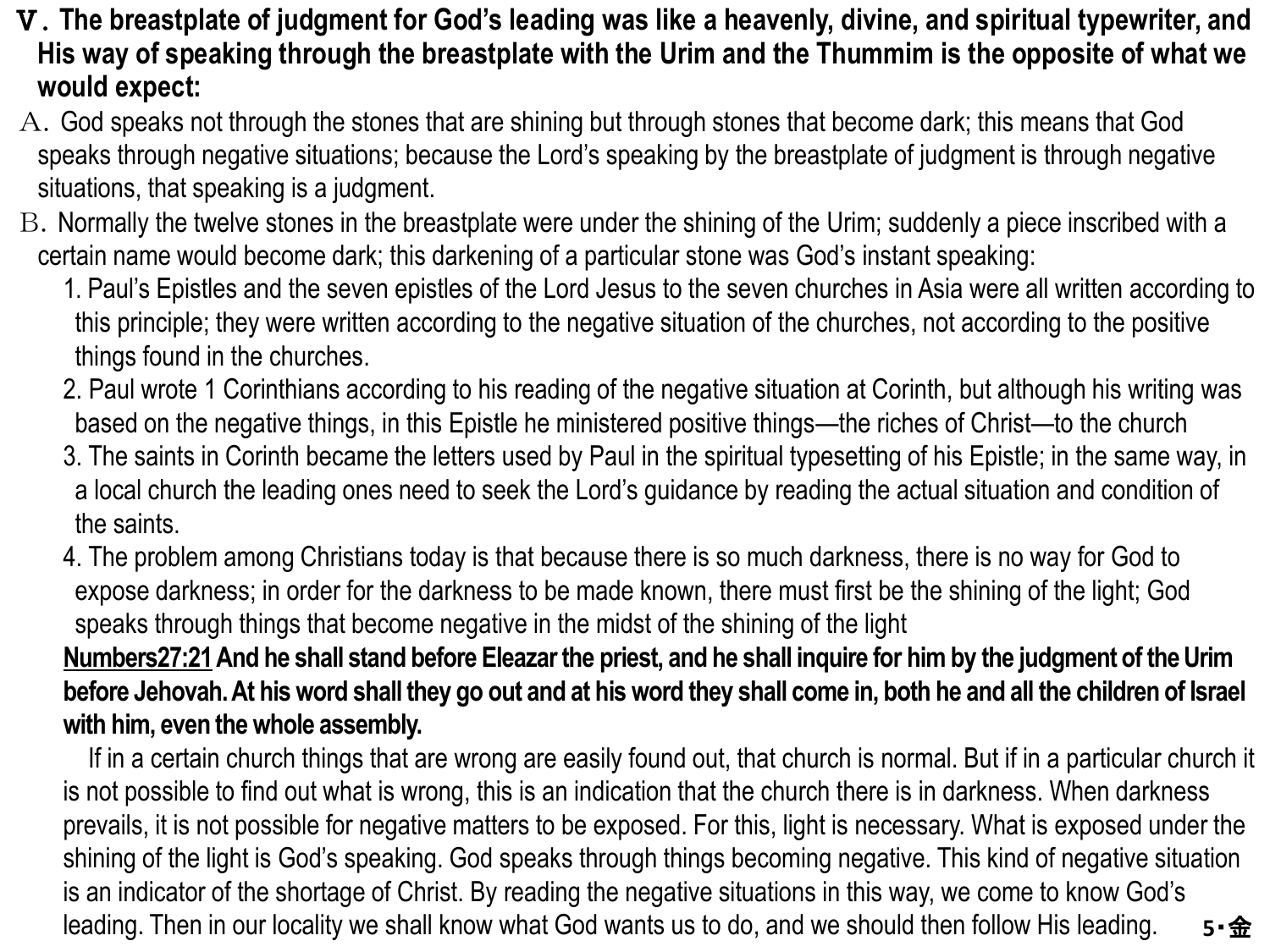- C.If we as the church would be the breastplate of judgment, we must fulfill certain requirements:
	- 1.We need to be transformed and transparent; then Christ as the spiritual alphabet must be inscribed into us clearly and definitely 2 Corinthians 3:18 But we all with unveiled face, beholding and reflecting like a **mirror the glory of the Lord, are being transformed into the same image from glory to glory, even as from the Lord Spirit.**
	- 2.Just as God could not speak through the breastplate unless the stones had been inscribed with letters, so God cannot speak through His redeemed people unless they have been inscribed with Christ.**Hebrews8:10 For this is the covenant which I will covenant with the house of Israel after those days, says the Lord: I will impart My laws into their mind, and on their hearts I will inscribe them; and I will be God to them, and they will be a people to Me**.
	- 3.Because there is a shortage of transformation, transparency, inscribing, and enlightening, we need to pray that we may become transparent, have more of Christ inscribed into us, and experience more enlightening**Revelation**22:1 And he showed me a river of water of life, bright as crystal, proceeding out of the throne of God and of the Lamb in the middle of its street.21:11 Having the glory of God. Her light was like a most precious stone, like a jasper stone, as clear as crystal.

To some extent, we may be able to teach the Bible, for we may have been reading and studying it for years. But when it comes to ministering Christ, we have a shortage. We do not have that much of Christ inscribed into our being. Perhaps we have only part of a letter inscribed into us.

- 4.The fact that Christ is the spiritual alphabet for both inscription and completion indicates that He is inexhaustible; although we may enjoy His inscription, there is still something more of Him that we need for completion
- D. The breastplate is the building up of the Body life and the means for us to know God's will concerning His people; then we will receive the Lord's judgment of what we have to do or what we must not do; we will know the Lord's way, and the whole church will go on according to the judgment given by the Lord. E. We need to pray that every local church would become a
- E.We need to pray that every local church would become a breastplate according to the picture in Exodus 28.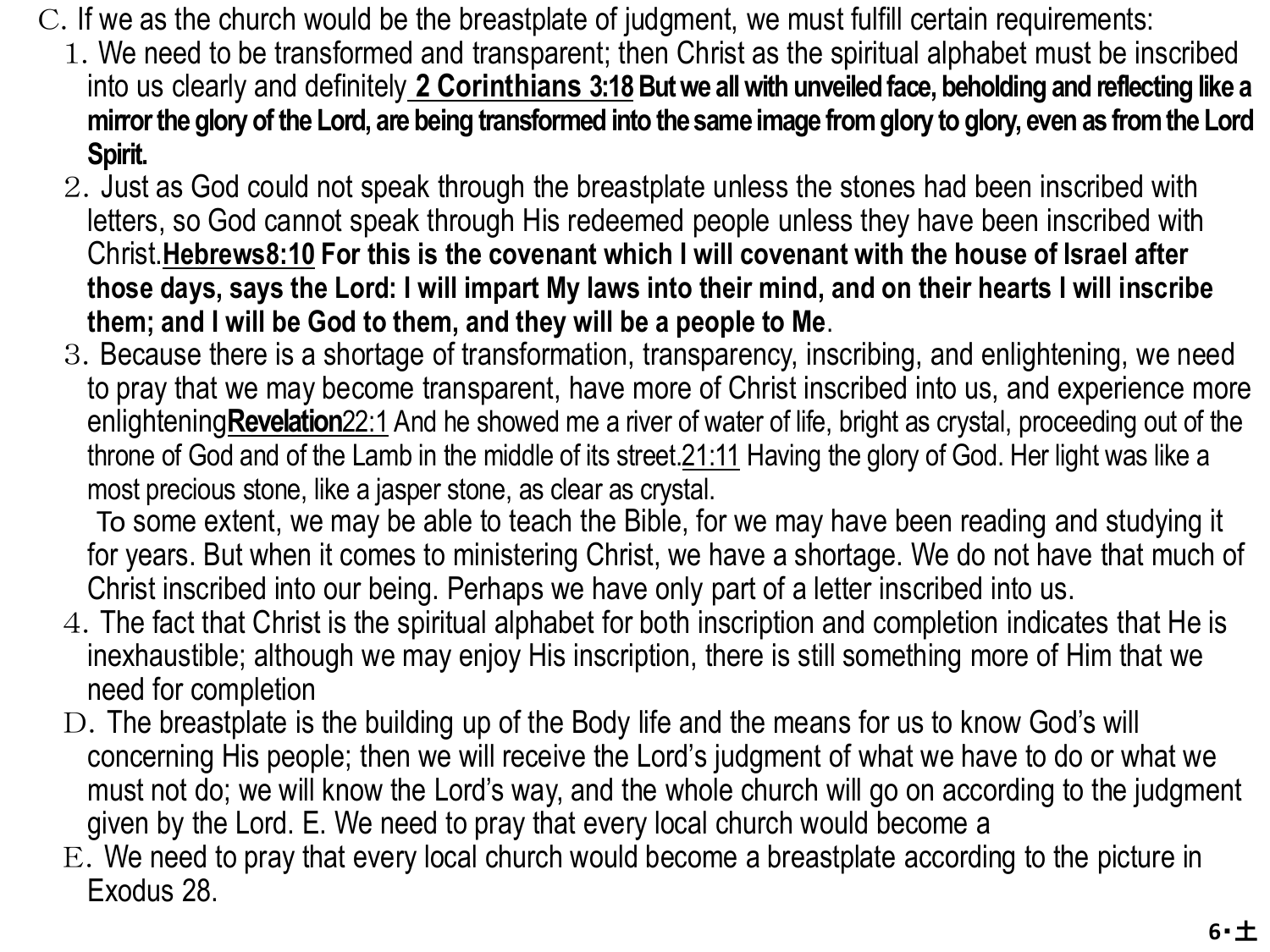## **Experience (The model of working Life and family life)**

① *We see that the breastplate was borne upon Aaron's heart before the Lord. This signifies that the entire church as one entity built together is borne upon Christ's loving heart before God. What a great comfort this is to us! Many among us have hardships and difficulties. We may have problems at work or at home. Human life is not easy. However, if we consider the picture of the breastplate on Aaron's heart, we shall realize that we are not in our hardships, difficulties, or problems---we are on Christ's heart before God. When the enemy comes to trouble us, we should declare, "Satan, right now I am borne on Christ's heart before God."*

Human life is not easy, it is in fact a war. Christian life is also the same. In the life of spiritual warfare, Satan will often appeal to you. For example, "Do you think you can get along in the company, if you go to the church meeting but take no part in the drinking party or putting in no overtime?", "Since you are tired today, why not think of your health by taking a rest from the morning revival and the church meeting?", "Why not letting the children stay home and study for their tests and take a rest from the church meeting?", you will be weakened if you respond and consider such appeals from Satan. Concerning the affairs at work, the most important thing is to concentrate on doing them and improve your performance. In addition, you need to pay attention to your health, and in order to be healed, you need first to revive your spirit every morning and participate in the church meeting. Including the children, the first thing that is necessary for you to have is the absoluteness and the faint in God. The next thing is to keep your balance. You need to declare in the following manner against Satan's appeals. "Satan, back away! First, I will pursue God's righteousness and God's kingdom.", "Satan, back away! I am a member of God's family that is nestled in the Christ's heart of love."

## ② *The breastplate is the building up of the Body life and the means for us to know God's will concerning His people; then we will receive the Lord's judgment (verdict) of what we have to do or what we must not do; we will know the Lord's way, and the whole church will go on according to the judgment given by the Lord.*

You should not live according to your own natural feeling and preference. There is a need for you to follow the judgment of the breastplate and open yourself to the Lord, and the brothers and sisters who guided you. Because the Lord's guidance surpasses your mind, you won't be able to hear His voice if you don't open your mind, your heart and your spirit. In addition, things belong to this world, old man, self, and flesh will all need to be judged.